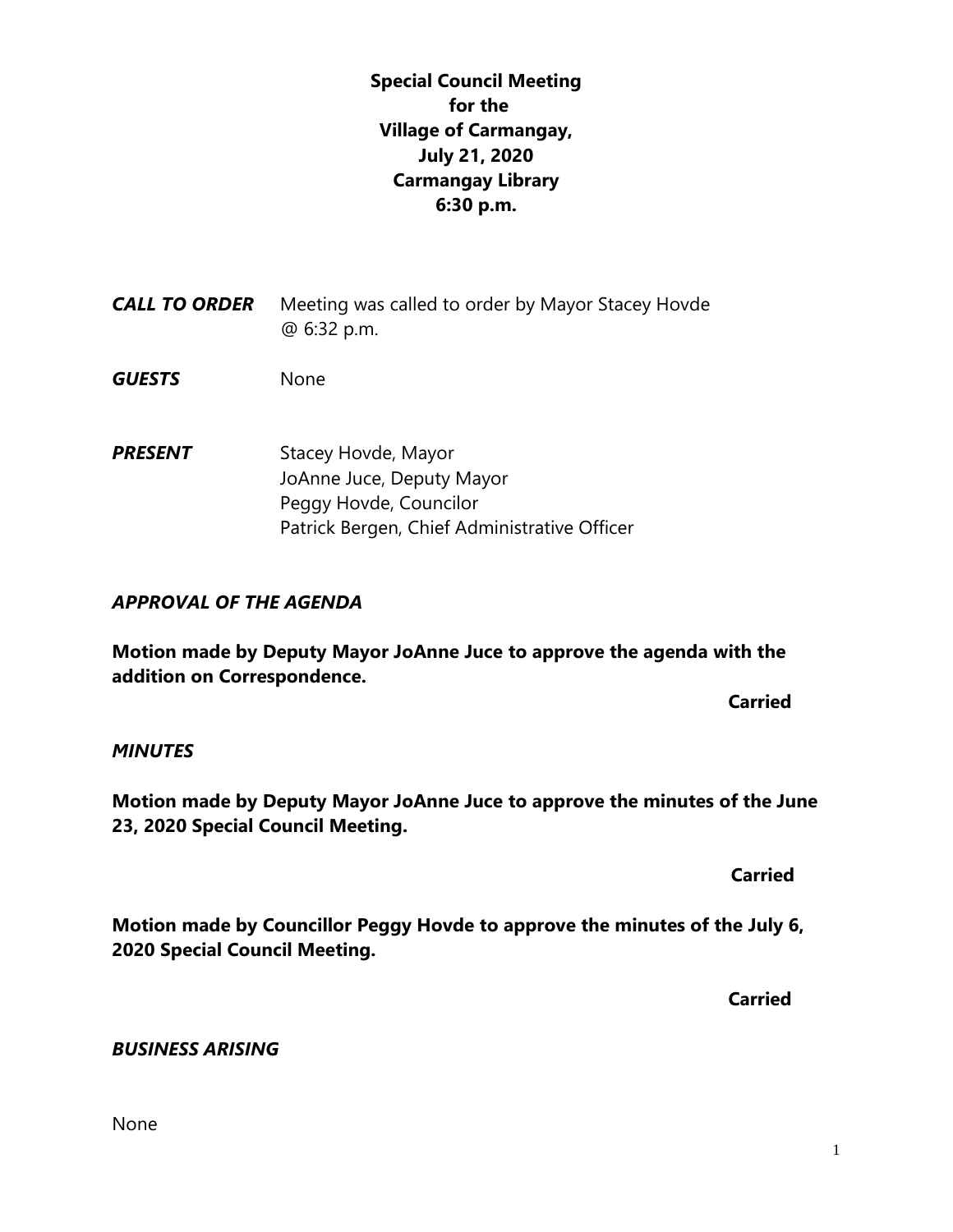### *OLD BUSINESS*

None

## *PUBLIC WORKS and PROJECTS REPORT*

No report presented today.

## *ADMINISTRATOR REPORT*

The Administration report was presented as detailed in the Agenda.

# **Motion made by Deputy Mayor JoAnne Juce to accept reports a presented. Carried**

### *CORRESPONDENCE*

The office received request re: the keeping of Hens in the Village of Carmangay

**Motion made by Mayor Stacey Hovde to Direct CAO to investigate Bylaws regarding Hens.**

**Carried.**

## *FINANCIAL REPORTS*

CAO Patrick Bergen provided the financial update as presented in the agenda.

**Motion made by Mayor Stacey Hovde to accept the financial report.**

**Carried**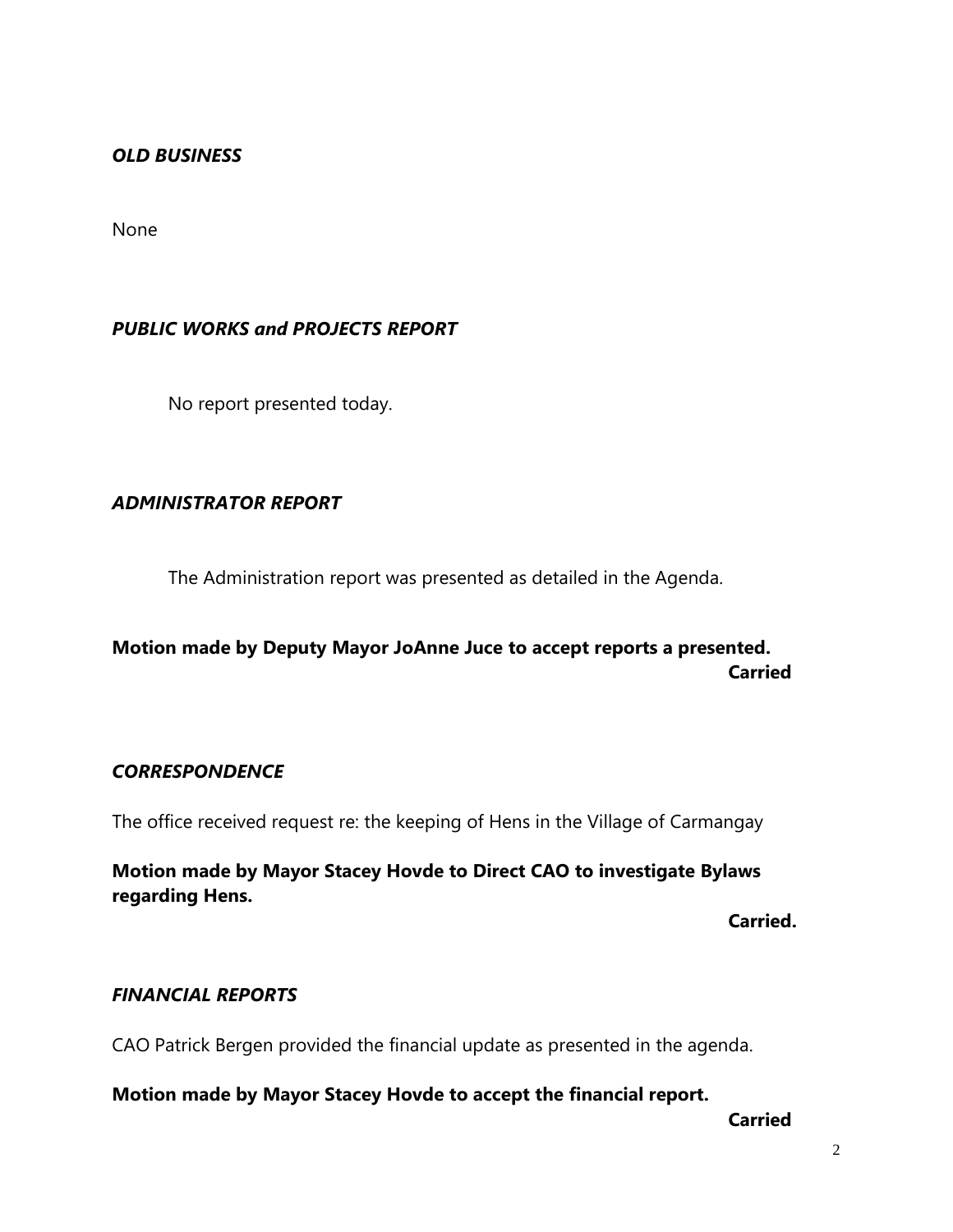### *NEW BUSINESS*

- a) Public Hearing for Bylaw 796
- b) Second and Third Reading of Bylaw 796
- c) Review of Projects Team Viability
- a) Mayor Stacey Hovde held a Public Hearing for amendments to Bylaw 796. There were no parties speaking in favour or opposed.
- **b) Motion made by Deputy Mayor JoAnne Juce to pass second reading of Bylaw 796 being a bylaw of the Village of Carmangay in the Province of Alberta, to amend Bylaw 742, being the Municipal Land Use Bylaw.**

**Carried.**

**Motion made by Councillor Peggy Hovde to pass third reading of Bylaw 796 being a bylaw of the Village of Carmangay in the Province of Alberta, to amend Bylaw 742, being the Municipal Land Use Bylaw.**

**Carried.**

**c) Motion made by Councillor Peggy Hovde to accept Projects Team Viability as information.**

#### **REPORTS**

**a) ORRSC**  None.

**a) MARQUIS**  None  **c) VULCAN DISTRICT SOLID WASTE**  None. **d) CARMANGAY AND DISTRICT LIBRARY BOARD** None. **e) FCSS**  None **f) SOUTHGROW**